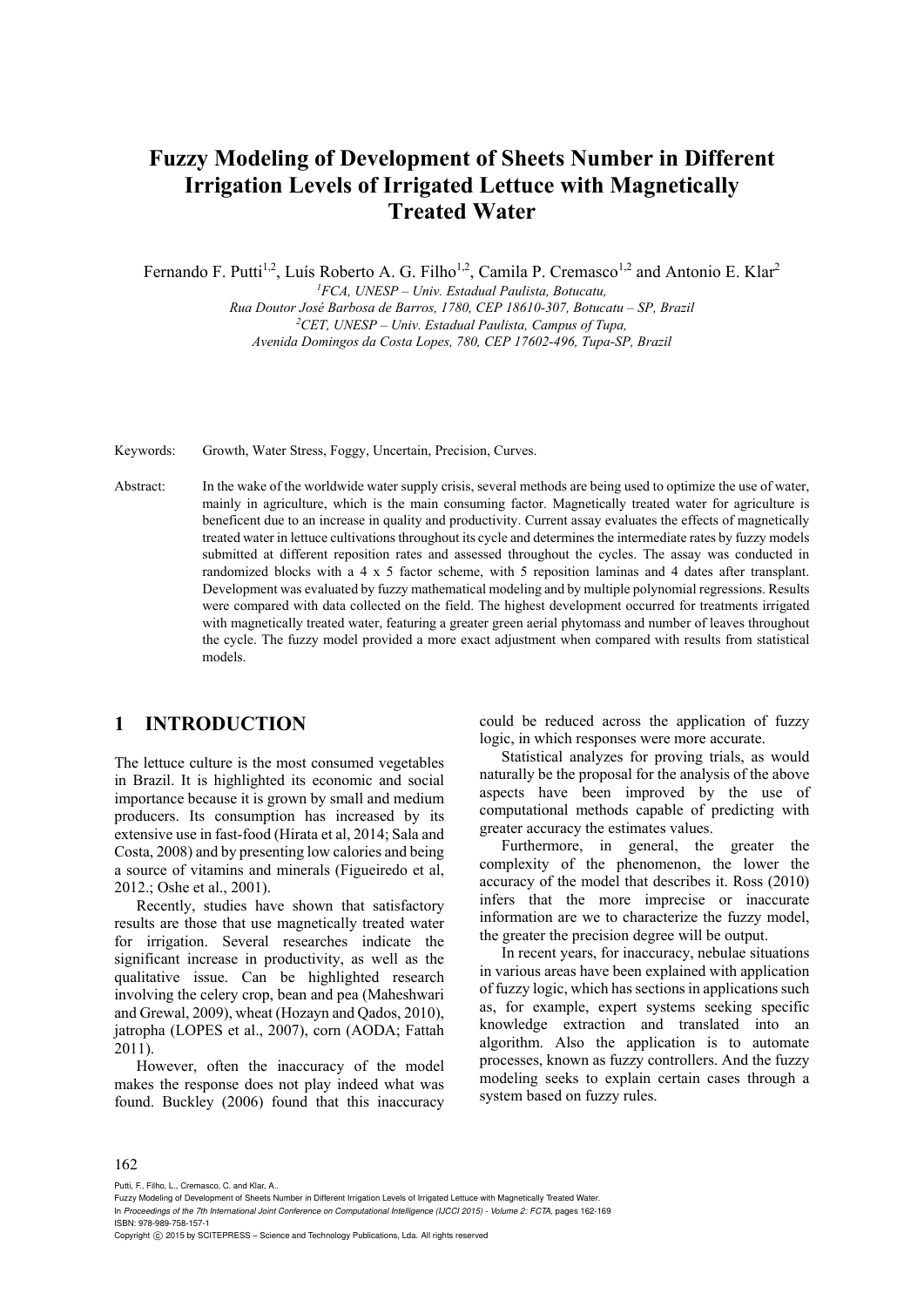The objective of this study was to develop a fuzzy modeling to estimate the values of the biometric variables of lettuce in all intermediate values between the minimum and maximum rates of water replacement levels adopted and days after transplanting. It was also developed a specific methodology for modeling of realized experiment in proposed fuzzy system.

The model proposed in this work aims to use fuzzy rule based system to also model the response curves, but seeking a higher precision than traditional regression analysis commonly used in agronomic sciences.

However, it should be noted that the use of models based on fuzzy rules has been of great importance in various areas (social, exact, agrarian) to explain facts which classical mathematics cannot. So the fuzzy rule-based systems feature a range of applications to solve these facts even before not explained.

Be advised that papers in a technically unsuitable form will be returned for retyping. After returned the manuscript must be appropriately modified.

### **2 MATERIAL AND METHODS**

Was analyzed previously in all datasets considered in this study, the data normality test was conducted by Anderson-Darling test and found to homocedasticity to analyze the constant variance of the errors of the data with testing the equation of variance (or Bartlett test) (Pagano and Gauvreau, 2012). Developed a prediction model using known data of independent variable  $(x_1, x_2, x_3, ..., x_k)$  and estimate the value of the dependent variable  $(y)$  (HAIR et al, 2006; ZAVALA, 2007), in which the general model may be given by the equation:

$$
y = \beta_0 + ax_1 + a_1x_2 + a_2x_2^2 + a_3x_2^3
$$

where  $\beta_0$  is the linear coefficient,  $x_1$  is the type of water treatment  $(x_1 = 0$  for conventional treatment and  $x_1 = 1$  for magnetic treatment),  $x_2$  is a level percent of irrigation,  $x_2 \in [25; 125\% \, da \, ETe]$ .

The fuzzy mathematical modeling proposed in this work sought to explain the agronomic production characteristics of the lettuce due to irrigation management in the use of magnetic treatment water in the intermediate intervals the levels of agronomical factors experiment performed, namely  $[25k\%, 25(k+1)\%; 1 \le k \le 4]$ . In levels  $25k\%$ ,  $1 \leq k \leq 4$ , being evaluations also the cycle long (14, 21, 28 and 35 days after transplanting) , was held in one que modeling way analogous paragraph each cycle . if considering hum agronomic

characteristics model, thus have- se  $f: \mathbb{R}^2 \to \mathbb{R}$ , with  $y = f(\bar{x})$ , wherein ℝ is the set of real numbers; in que  $x = (x_1, x_2)$  is defined by por  $x_1$  = fluid replacement rate (% of ETc) and  $x_2$  = days after transplanting, with  $x_2 \in \{14, 35\}$ ; and  $y = (y_1, ..., y_5)$  is defined by the mean values of biometric characteristics , namely  $y_1 = \overline{NF}$ .

This system is based on fuzzy rules function is the  $F: [14,35] \times [25,125] \rightarrow \mathbb{R}$ ,  $F(x,y) = (f_1(x,y),$  $f_2(x, y)$ ,  $f_3(x, y)$ ,  $f_4(x, y)$ ,  $f_5(x, y)$ , where the Cartesian product that represents the reviews of field over the cycle ( 14 a 35 days after transplanting ) and levels irrigation (25 to 125% , etc.) wherein codomain ℝ response variable is evaluated in the experiment.

For the input variable " Irrigation Blades " , they considered five fuzzy sets denoted by  $L_i$ ,  $i =$ 1, 2, 3, 4, 5. This definition is due to the fact that the agronomic experiment , there were five dimensioned irrigation water according to the Etc levels , namely  $(25i)\%$ ,  $i = 1, 2, 3, 4, 5$ . Membership functions were adopted ( trapezoidal ) of  $L_i$  sets because according Yet (2009), because it is a set that features a continuous variable , the trapezoidal model fits better in the model answer. With this, such functions are set so that each ratio (% of Etc) has degree of membership equal to 1 when its corresponding fuzzy set  $(u_{L_i}(25i\%) = 1)$  and  $u_{L_i}(x) < 1$  para  $x \neq$  $25i$ .

The output variables were chosen electing the variables of biometric analysis , observed that no significant differences ( $p < 0.001$ ), according to Putti  $(2013)$ .

Results are presented in two surfaces responses , one for each type of water, and for each cycle as follows:

Group 1 - graphs of functions  $F_1^0$ : [14,35]  $\times$  $[25; 125] \rightarrow \mathbb{R}$ ,  $F_1^0(0, y) = f_1(0, y)$ , wherein the codomain of  $F_1^0$  E on the number of sheets ;  $F_1^1$ : [14,35] × [25; 125] → ℝ,  $F_1^1(0, y) = f_1(1, y)$ , wherein the codomain of  $F_1^1$  lis on the number of sheets ;

The rule base of the fuzzy system developed shows how the results are modeled. Assuming the fuzzy rule that :

- If " premise ( antecedent ) " " conclusion (consequent ) "

it was possible to calculate the model inputs , from the combination of the factors set as outputs.

From the input variables , it was possible to create twenty pairs of rules (*Blade irrigation*  $\times$ Days After Transplanting ) and associated with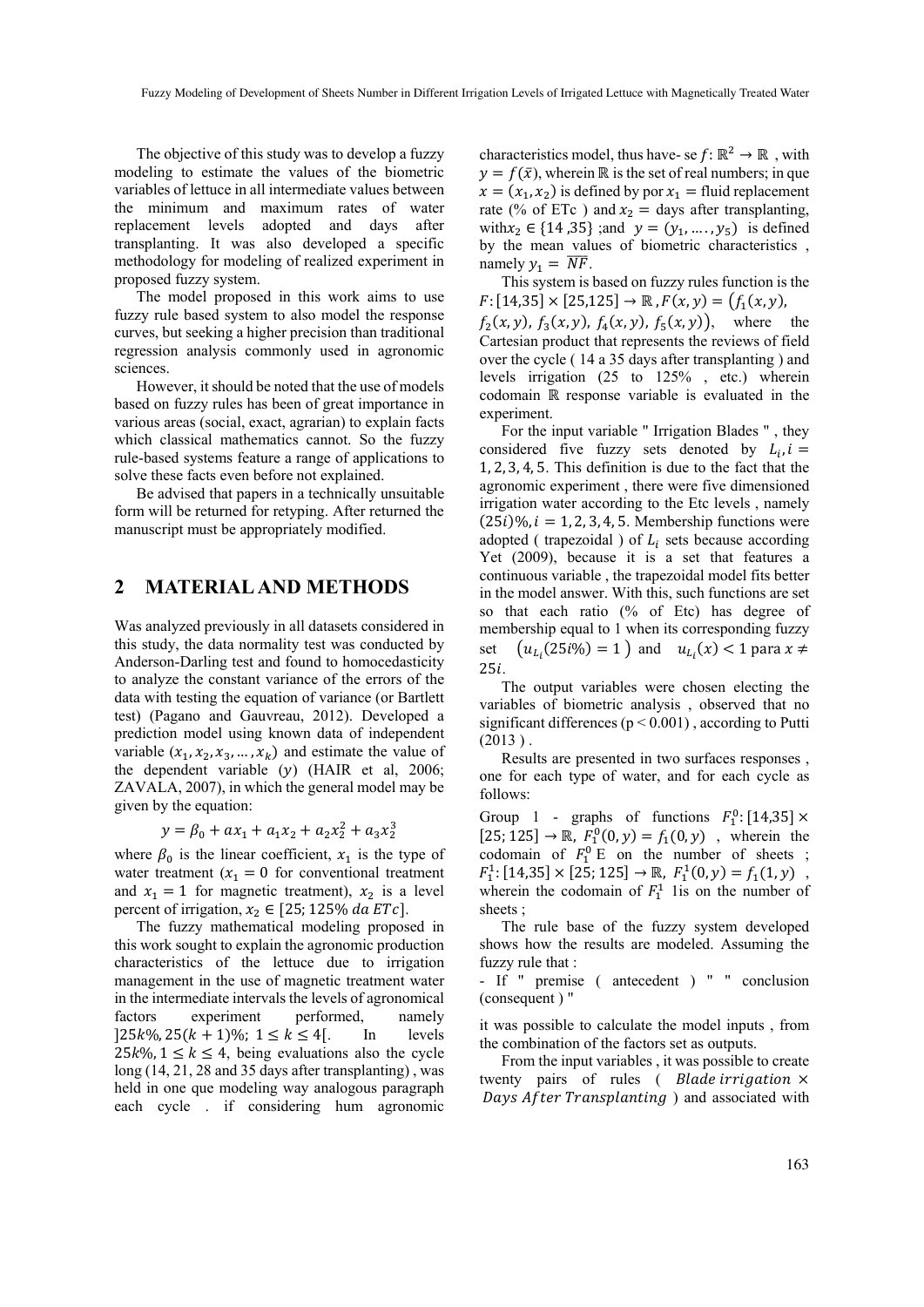five output variables. The basic rules created for the proposed fuzzy model was created using the methodology proposed in Cremasco et al . (2010 ) and Gabriel Filho et al. (2011), in which, after the construction of fuzzy sets output , the highest degree of relevance of each median of the treatments were calculated by linking the input variables to the output.

The calculated values of the output variables with membership degree 1 were determined by associations with the fuzzy sets of the output variables. Accordingly , from the necessity of calculating the delimiters 19 , as performed in the method for preparing the fuzzy sets output , it was determined percentile leve l 0 % ( minimum) and 5,36. *i*, with  $i = 1, 2, ..., 18,19$  the data of output.

variables  $S$ , enabling the subsequent classification of the output variable of the points with membership degree 1 , characterized the rule base of fuzzy systems:

- If  $S \le P(5, 26\%)$  then *VS* é "C1";  $-F(10,52\%) \leq S \leq P(15,78\%)$  then *VS* é *C2*;  $-F(21,04\%) \le S \le P(26,3\%)$  then VS é C3;  $-F(31,56\%) \leq S \leq P(36,82\%)$  then *VS* é *C*4;  $-F(42,08\%) \leq S \leq P(47,34\%)$  then *VS* é *C*5;  $-F(52,6\%) \leq S \leq P(57,86\%)$  then VS é C6;  $-F(63,12\%) \leq S \leq P(68,38\%)$  then *VS* é *C*7; - If  $P(73,64\%) \le S \le P(78,9\%)$  then *VS* é *C*8;  $-F(84,16\%) \leq S \leq P(89,42\%)$  then *VS* é *C*9;  $-F = \text{If } V_s \ge P(94,68\%)$  then  $VS \in C10$ ,

For preparing the system based on fuzzy rules and multiple regression equations, it was possible to analyze the degree of association intensity, being held the analysis of the data collected in fields with SBRF and the regression equations, using the following tests:

1. Mean square error:

$$
EQM = \sum_{i=1}^{n} \frac{(y_{obs} - y_{fuzzy})^2}{n}
$$

2. Pearson Correlation (r):

$$
r = \frac{\sum_{i=1}^{n} (y_{fuzzy} - \bar{y}_{fuzzy})(y_{obs} - \bar{y}_{obs})}{\left[\sum_{i=1}^{n} (y_{fuzzy} - \bar{y}_{fuzzy})^2 (y_{fuzzy} - \bar{y}_{fuzzy})^2\right]^{1/2}}
$$

3. Index the Willmott et al. (1985):

$$
d = 1 - \left[ \frac{\sum_{i=1}^{n} |y_{fuzzy} - y_{obs}|^2}{\sum_{i=1}^{n} (|y_{fuzzy} - \bar{y}| + |y_{obs} - \bar{y}|)^2} \right]
$$

where, y is the average of the observed values; y is the data observed in the field; x is the average of data modeled former is given modeled.

The closer to 1 the better r<sup>2</sup> value is the model fit. For the analysis of Willmott index, the closer to 1 the "d"

the greater the accuracy of the model.

So this methodology sets up a way to compare ways of curve fitting that in this work were established by fuzzy system and regression analyzes. So this methodology sets up a way to compare ways of curve fitting that in this work were established by fuzzy system and regression analyzes. After the implementation in Matlab software, it was possible to develop a program in Toolbox Fuzzy Logic environment to simulate different scenarios of discrete fuzzy rule -based system within the predetermined intervals in the input sets.

### **3 RESULTS AND DISCUSSION**

From the verification of the assumptions of normality and homoscedasticity, where were accepted, there was the need for data transformation. Thus, it was possible to determine the adjustment equations to model the response variable as a function of irrigation depths and evaluations throughout the cycle. Table 1 shows the setting equations of the model in which one can observe that the adjustment occurs by means of 3rd degree equation (Table 1).

The construction methodology of the model membership functions output can be seen in Figure 1. The development was made possible by the determination of the percentiles of each output variable , so we can see the shape of fuzzy sets for biometric variables in their respective cycle in appendix tables enabling the determination of the vertices of the graphs below .

Defined the membership functions, the fuzzy sets of biometric variables were developed, combining the highest degree of membership for each assessment carried out for the lettuce crop when submitted to irrigation with ATM and AC, similarly for each cycle.

The fuzzy models developed intermediate situations allowed to check more accurately, when compared with the curves generated from the multiple polynomial regression models for the development of the culture of lettuce subject at different water depths, they were separately analyzed types of water and cycles. From the implementation of Matlab computational environment, it was possible to perform simulations of intermediate levels of irrigation and also for intermediate levels of evaluations. The simulations were implemented using the *evalfi*s function. Thus enable the preparation of surfaces for answers to the biometric evaluations.

In the analysis of leaf number was verified that the treatments irrigated with ATM showed higher development compared to irrigated with AC (Figure1).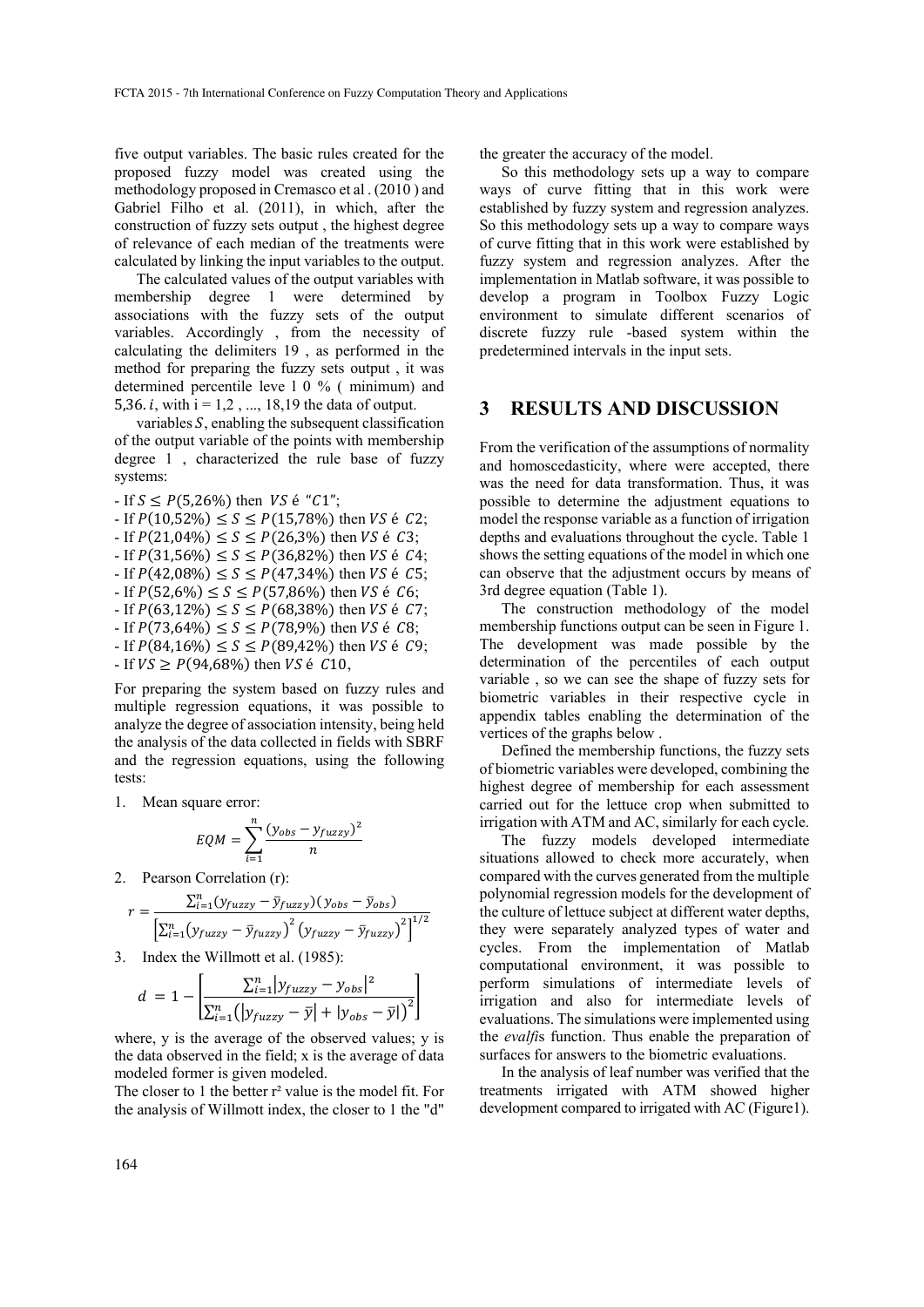

Table 1: Coefficients of regression and determination of the multiple polynomial equations for growing lettuce submitted in different irrigation evaluated over the cycle.

Figure 1: Membership functions of fuzzy sets for the output variables of the lettuce crop under irrigation levels and ATM, over the cycle to the 1st cycle.

In general for the 1st cycle, the greater the number of leaves accumulation occurred when irrigated with ATM, which treatments for the replacement rates of 75% and 100% etc. The development has occurred in a milder way. When comparing with other blades, the more abrupt development for the past few weeks was observed (Figure 2a), reaching maximum production around 35 sheets.

By analyzing the treatments irrigated with AC, it was noted the less marked development over the cycle, but arriving to accumulate 32 sheets at the end of the cycle (Figure 2c).

In the 2nd cycle, it is very similar to the 1st cycle behavior when subjected to irrigation with ATM, in which there was less pronounced in development rate of 75% etc and the other, occurring more protruding shape (Figure 2b), reaching a maximum 33 sheets.

But when used with irrigation AC noted, in general, held the mildest development throughout the cycle, and produced a maximum of 26 sheets when subjected to irrigation 125% ETC

With fuzzy model developed and the multiple polynomial regression equations, it was possible to verify the degree of association intensity of the models with the data collected in the field, which were used as parameters analyzes the Pearson correlation (r), mean square error (EQM) and the index " d " Willmott. Given our results, it can be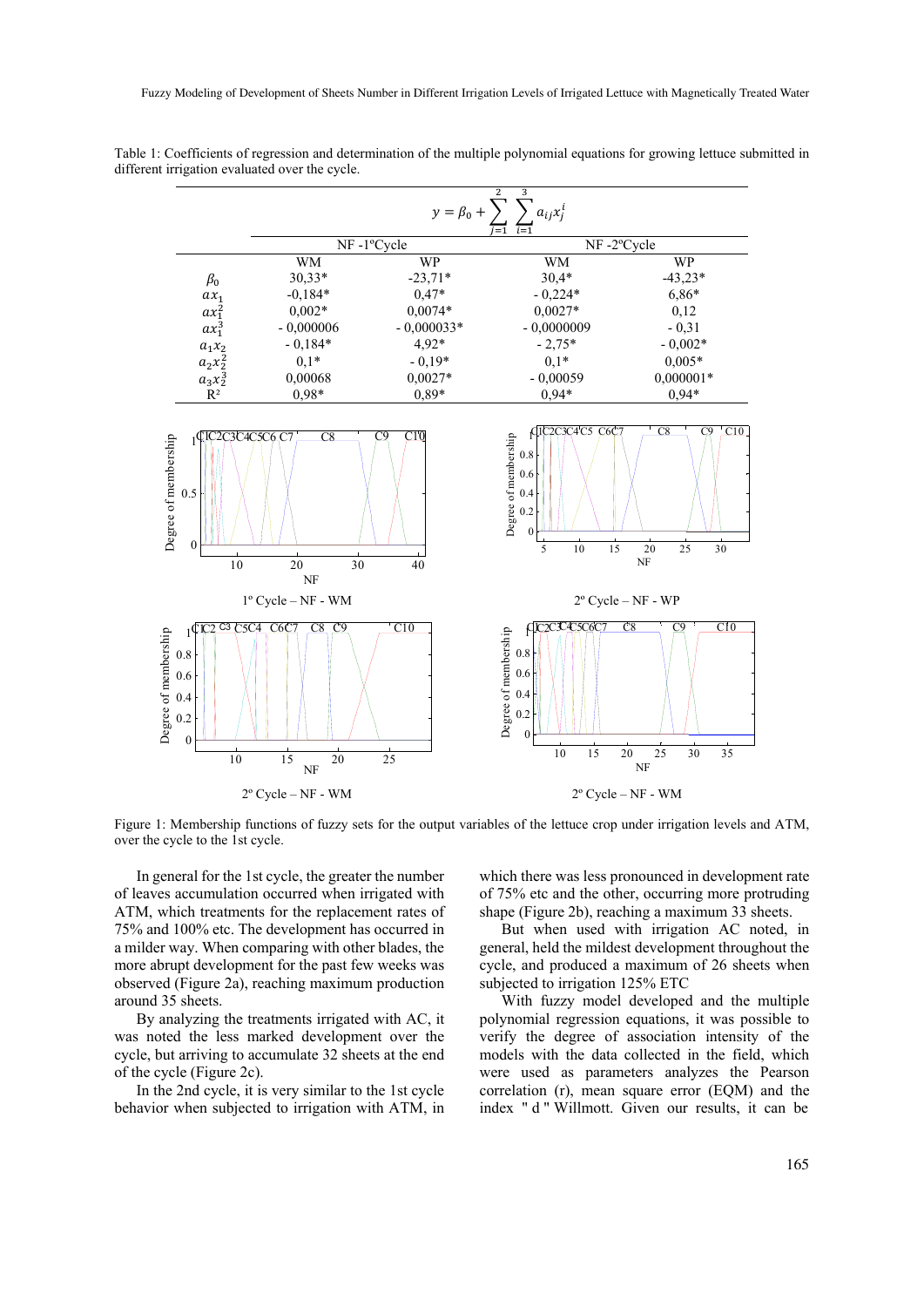

Figure 2: Number of lettuce leaves under different irrigation levels and types of water being evaluated throughout the cycle.

|       | Variable   | Model     | $1^{\circ}$ cycle |              |       |
|-------|------------|-----------|-------------------|--------------|-------|
| Cycle |            |           | <b>MSE</b>        | $\mathbf{r}$ | d     |
|       | <b>ATM</b> | fuzzy     | 1,20              | $0.99*$      | 0,986 |
|       |            | regressão | 1,46              | $0.98*$      | 0,773 |
|       | AC         | fuzzy     | 4,44              | $0,98*$      | 0,947 |
|       |            | regressão | 5,61              | $0.83*$      | 0,932 |
| C     | <b>ATM</b> | fuzzy     | 1,86              | $0.96*$      | 0,999 |
|       |            | regressão | 2,15              | $0.94*$      | 0,998 |
|       | AC         | fuzzy     | 7,53              | $0.95*$      | 0,998 |
|       |            | regressão | 50,67             | $0,73*$      | 0,978 |

Table 2: Association intensity analysis of fuzzy models and regression to the data collected in the field, to biometric variables of lettuce, under different irrigation levels and assessed throughout the cycle for each type of water.

Legend: NF: number of leaf ; FVA : air green fitomasa; FSA: air dry mass; FVR: Green root biomass; FSR: dry mass of roots and " d " Willmott,  $*$  significant at  $\alpha = 5\%$ .

inferred that the fuzzy models were more accurate (Table 2).

From the response surface method, it was possible to draw up contour maps for better visualization of development (Figure 3).

In the 1st cycle, submitted to irrigation with ATM there was a greater number of leaves at 35 DAT in the region A (Figure 3a) and being higher than the production in the region B. In the region, noted the range of irrigation between 80 to 125% of ETc, producing the same amount. Thus, it can be inferred that as reduction in the volume of water applied by

irrigation, as well as a reduction in the days of the cycle.

Irrigation using AC, the region had the highest number of leaves compared to the region B, which produced 32 leaves (Figure 3a and c). For the 2nd cycle, it was found that when the irrigation ATM have much production close to 35 DAT. By analyzing the highlighted spots it turns out that the region had the highest production A very close and also the region B, demanding higher volume of water. It should be noted that most production was reached before 35 DAT; thereby there is a possibility of an earlier harvest (Figure 3a and b).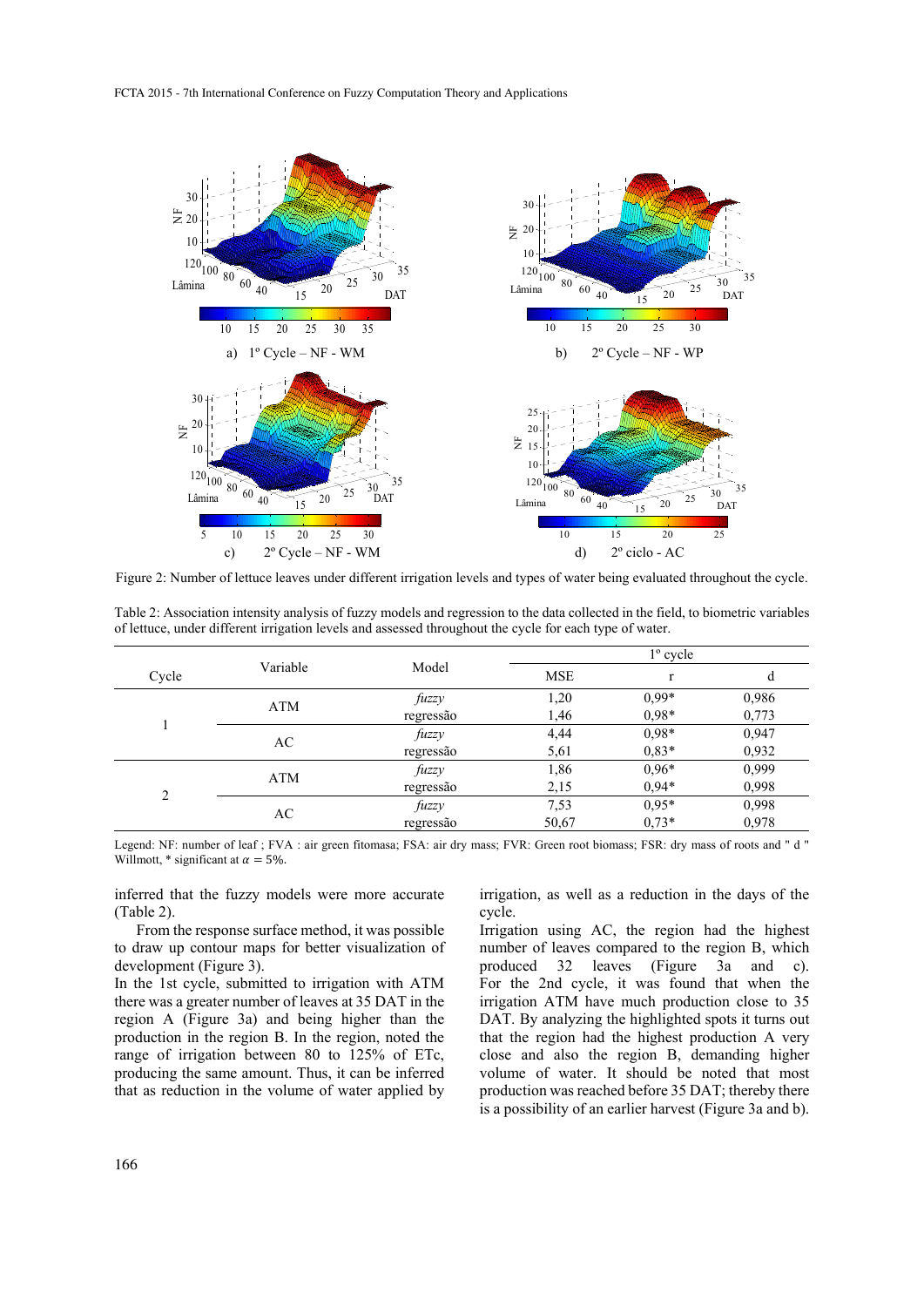

Figure 3: Contour map for the development of the number of sheets subjected to the culture of different irrigation lettuce.

In the 2nd cycle when irrigated with AC, it was found that the region A showed higher accumulation of the number of sheets occurring close to 35 DAT compared with the region B. It should be noted that the region between 90 to reset Etc was 125% of the largest number of sheet, thus the optimum range for maximum yield of the number of sheets contained in the region A.

By analyzing the behavior of water in contact with magnetic fields, it was found that changes occur in their properties, and the main research has been observed in the adsorption of water on surfaces (Ozeki et al., 1996), solubility of some minerals (Bogatin et al., 1999; Gehr et al, 1995;. Hasson et al, 1985; Herzog et al, 1989), surface tension (Joshi et al 1966) and crystallization and precipitation of salts (Katsuki et al... 1996; Kronenberg, 1985).

Bogatin et al. (1999) observed that by subjecting the water to the magnetic field degassing occurred, resulting in an increase in soil permeability, which leads to increased irrigation efficiency. Khoshravesh et al. (2011) to submit the ATM, they found that there was greater soil moisture, compared to AC. Such changes in soil moisture provided by irrigation with ATM favored the absorption of macro and micronutrients by the culture of lettuce.

The changes cause the biggest development in lettuce, which found the same production value with lower irrigation volume of ATM compared with AC irrigation, reducing the total volume of water applied. Furthermore, it was found that there was the possibility of reducing the cycle, because the treatments irrigated with ATM have reached the same air green matter irrigated with water from the conventional DAT 35 before completing even 35 DAT (Table 2).

The fuzzy models showed a higher degree of association with the data collected in the field than the multiple polynomial regression, being that it was possible to verify these results from the statistical tests applied, which proved such a setting. For the value of the mean square error, it was noted that for both types of water, as in the two cycles, the lowest value occurred.

The correlation coefficient was value closer to 1, therefore, closer to the collected data and the value of the model's accuracy by calculating the value of "d" of "Wilmott" also showed the highest values. P value was also determined to verify the significance of the models. In all cases analyzed, it was found value p  $< 0.005$ 

Carozzi et al. (2013) used the fuzzy model for the determination of producing maize response occurred and found that the lowest error when compared with the regression analysis. Zhang et al. (2013) inferred fuzzy model that achieved the most accurate results in determining the uptake of phosphorus by plants. Polat et al. (2015) found that the application of fuzzy logic enabled determining more precisely the areas with contamination risks. Weber et al. (2014) observed that the fuzzy model for the determination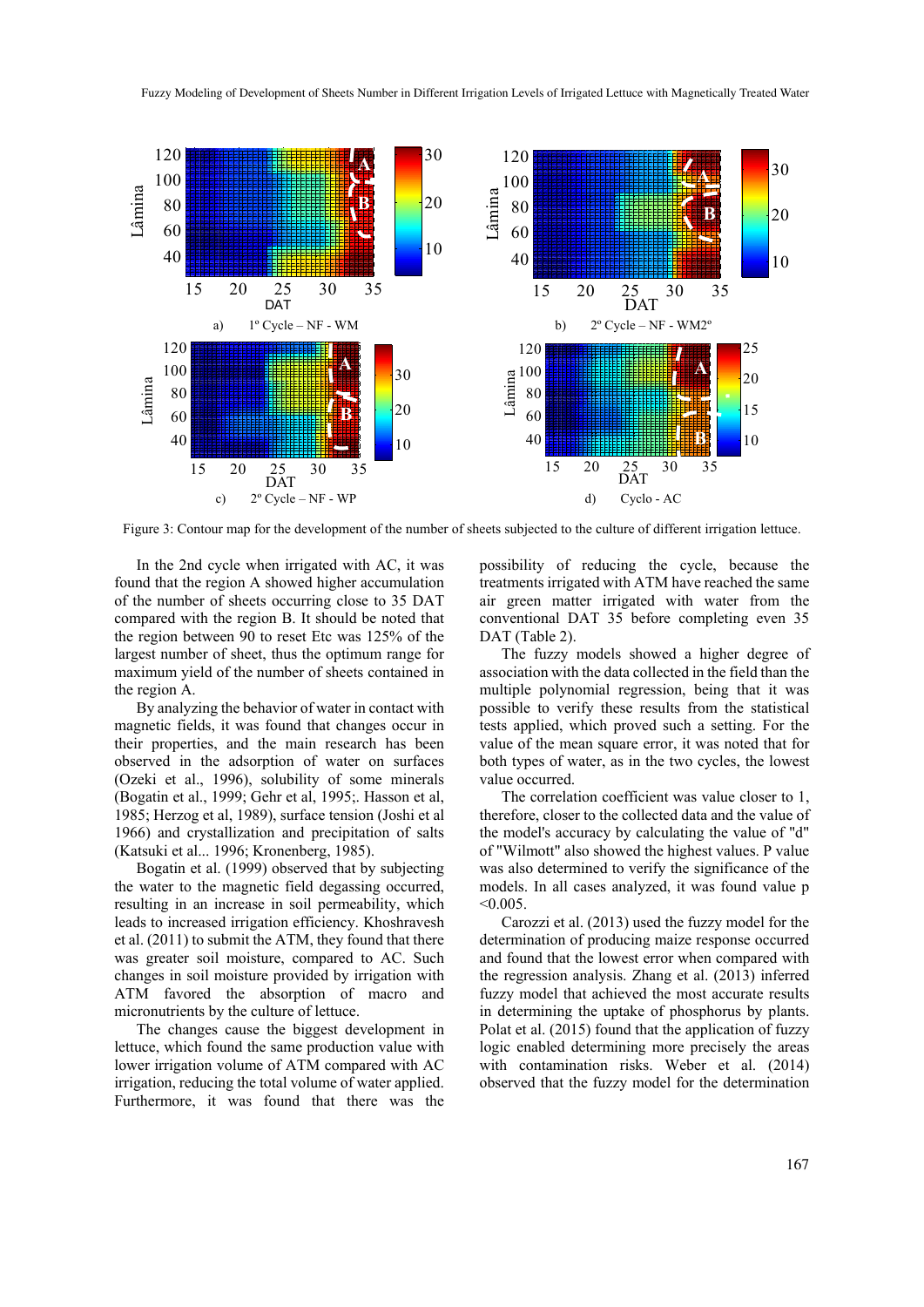of the hardness of maize showed more accurate results.

### **4 CONCLUSIONS**

From the statistical models we found that irrigation, using ATM, showed higher development for the number of sheets. Was the possible reduction in the volume of wastewater to achieve the same production when subjected to the AC supply. Thus, the technology enables increased food productivity, and optimizing water resource without bringing any harm to health or the environment.

The fuzzy model developed showed a better fit when compared to the strength of the association results of the statistical models of multiple polynomial regression with the data collected in the field, it has been observed that reducing the MSE and the increase in value of re "d" of Wilmott .

So it turns out that the fuzzy modeling provides less error adjustment curves, presenting as a behavior analysis modeling of the variables tested experimentally in the field of agricultural sciences.

Was the possible reduction in the volume of waste water to achieve the same production when subjected the irrigation with AC. Thus, this technology enables increased productivity of food.

The method developed in this work is aimed at preparing the system based on fuzzy rules, without the presence of espcialista. Thus, such a method is innovative in the area of experiments assessments.

### **REFERENCES**

- Aoda, M. I; Fattah, M. A. (2011). The Interactive Effects of Water Magnetic Treatment and Deficit Irrigation on Plant Productivity and Water Use Efficiency of Corn (Zea Mays L.). *The Iraqi Journal of Agricultural Sciences*, 42, 164-179.
- Bogatin, J., Bondarenko, N. P., Gak, E. Z., Rokhinson, E. E., & Ananyev, I. P. (1999). Magnetic treatment of irrigation water: experimental results and application conditions. *Environmental science & technology*, 33(8), 1280-1285.
- Buckley, J. J. 2006. *Fuzzy Probability and Statistics. Studies in Fuzziness and Soft Computing.* 1. ed. vol.196. New York: Springer, 270 p.
- Carozzi, M., Bregaglio, S., Scaglia, B., Bernardoni, E., Acutis, M., & Confalonieri, R. (2013). The development of a methodology using fuzzy logic to assess the performance of cropping systems based on a case study of maize in the Po Valley. *Soil Use and Management*, 29(4), 576-585.
- Cremasco, C. P., Gabriel Filho, L. R. A., & Cataneo, A. (2010). Metodologia de determinação de funções de pertinência de controla-dores fuzzy para a avaliação energética de empresas de avicultura de postura. *Energia na agricultura*, 25(1), 21-39.
- Figueiredo, C. C., Ramos, M. L. G., McManus, C. M., & de Menezes, A. M. (2012). Mineralização de esterco de ovinos e sua influência na produção de alface. *Horticultura Brasileira*, 30(1), 175-179.
- Gabriel Filho, L. R., Cremasco, C. P., Putti, F. F., & Chacur, M. G. (2011). Application of fuzzy logic for the evaluation of livestock slaughtering. *Engenharia Agrícola*, 31(4), 813-825.
- Gehr, R., Zhai, Z. A., Finch, J. A., & Rao, S. R. (1995). Reduction of soluble mineral concentrations in CaSO 4 saturated water using a magnetic field. *Water Research*, 29(3), 933-940.
- Hair, J. F. Anderson, R. E.; Black, W.C.; Tatham, R.L. 2005. *Análise Multivariada de Dados*. Porto Alegre: Bookman, 5th. edition
- Hasson, D., & Bramson, D. (1985). Effectiveness of magnetic water treatment in suppressing calcium carbonate scale deposition. *Industrial & Engineering Chemistry Process Design and Development*, 24(3), 588-592.
- Herzog, R. E., Shi, Q., Patil, J. N., & Katz, J. L. (1989). Magnetic water treatment: the effect of iron on calcium carbonate nucleation and growth. *Langmuir*, 5(3), 861- 867.
- Hirata, A. C. S., Hirata, E. K., Guimarães, E. C., Rós, A. B., & Monquero, P. A. (2014). Plantio direto de alface americana sobre plantas de cobertura dessecadas ou roçadas. *Bragantia*, 73(2), 178-183.
- Hozayn, M., & Qados, A. M. S. A. (2010). Irrigation with magnetized water enhances growth, chemical constituent and yield of chickpea (Cicer arietinum L.). *Agriculture and Biology Journal of North America*, 1(4), 671-676.
- Joshi, K. M., & Kamat, P. V. (1966). Effect of magnetic field on the physical properties of water. *J. Ind. Chem. Soc*, 43, 620-622.
- Katsuki, A., Tokunaga, R., Watanabe, S. I., & Tanimoto, Y. (1996). The Effect of High Magnetic Field on the Crystal Growth of Benzophenone. *Chemistry Letters*, (8), 607-608.
- Khoshravesh, M., Mostafazadeh Fard, B., Mousavi, S. F., & Kiani, A. R. (2011). Effects of magnetized water on the distribution pattern of soil water with respect to time in trickle irrigation. *Soil Use and Management*, 27(4), 515-522.
- Kronenberg, K. J. (1985). Experimental evidence for effects of magnetic fields on moving water. Magnetics, *IEEE Transactions on*, 21(5), 2059-2061.
- Lopes, G. N., Kroetz, V. J., Alves, J. M. A., & Smiderle, O. J. (2010). Irrigação Magnética. *Revista Agro@ mbiente* On-line, 1(1), 1-8.
- Maheshwari, B. L., & Grewal, H. S. (2009). Magnetic treatment of irrigation water: Its effects on vegetable crop yield and water productivity. *Agricultural water management,* 96(8), 1229-1236.